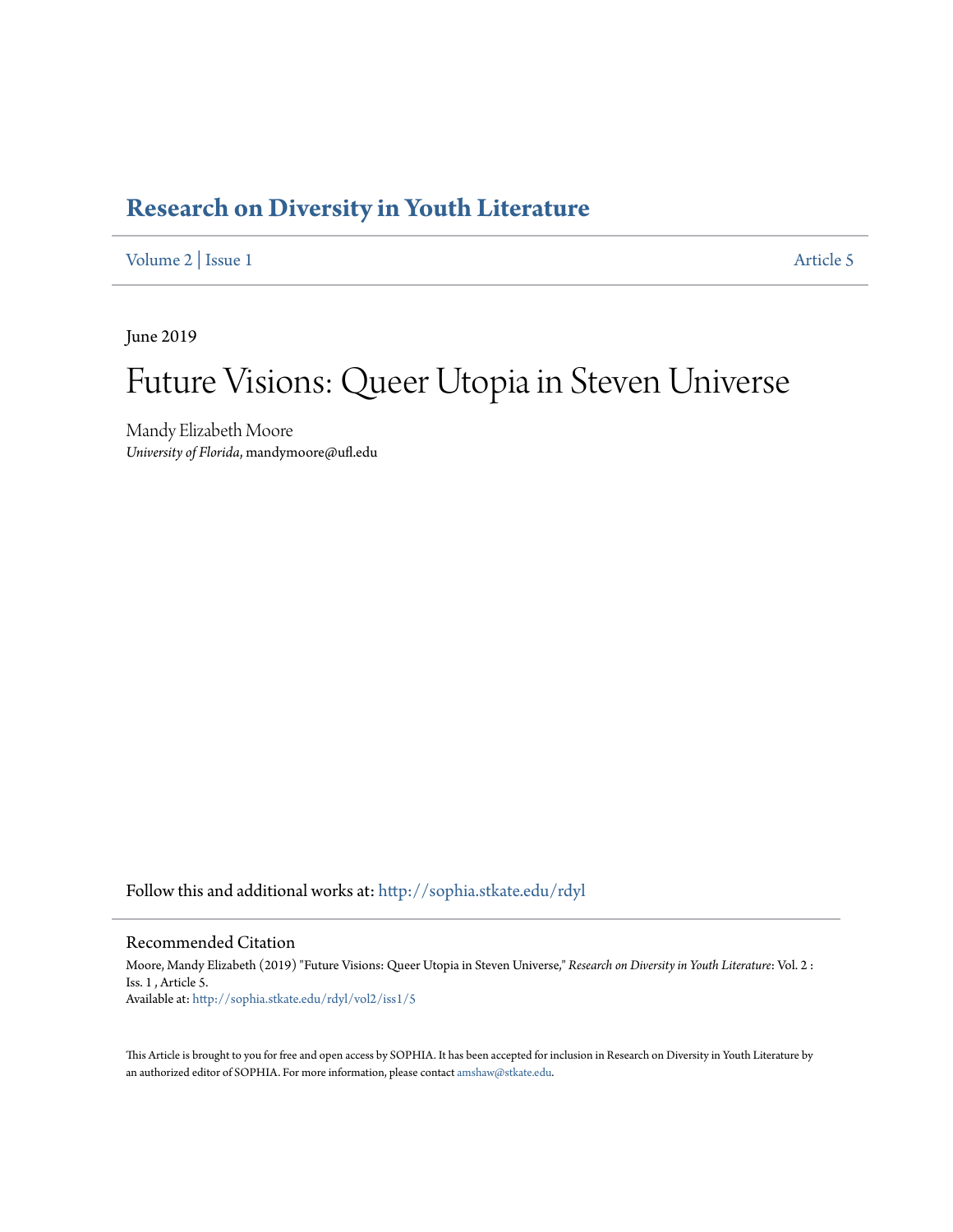Since it premiered on Cartoon Network in 2013, *Steven Universe* has garnered both praise and criticism for its portrayal of queer characters and its flexible approach to gender. Created by Rebecca Sugar, a bisexual and nonbinary artist, the show tells the story of Steven, a half-human, half-alien teenager raised by a trio of alien parental figures called the Crystal Gems. Steven's adventures range from helping his friends at the local donut shop to defending Earth from the colonizing forces of the Gem Homeworld. Across its five seasons, this series has celebrated many queer firsts for animated children's content. In 2018, *Steven Universe* aired one of the first cartoon same-sex wedding scenes ("Reunited"), and in 2019, it became the first animated show to win a Gay and Lesbian Alliance Against Defamation (GLAAD) award, taking home the prize for Outstanding Kids and Family Programming. Scholars have noted the queer potentialities of this show, with Eli Dunn describing the series as a "queer cartoon carnivalesque space" that allows for trans and nonbinary representation (1), and André Vasques Vital arguing that the use of water by a Gem named Lapis Lazuli breaks down normative binaries. Furthermore, work on the queerness of animation from Jack Halberstam, Sean Griffin, and others points to how the very existence of *Steven Universe* as an animated children's show opens up space for queer interpretation.

However, as is always the case when children's media addresses queerness, the show has also faced opposition from those who believe that "queer" inherently means "adult" and that children should not be exposed to—"corrupted by"—anything outside of the heteronormative. Several countries have censored moments of queer intimacy, with the UK cutting certain shots during a dance scene between Pearl and Steven's mom, Rose Quartz, to make the scene more "comfortable" for viewers (Thurm). For every stride that Sugar and her team (often called the "Crewniverse") make towards LGBTQ inclusion, there is a homophobic parent or overly-cautious network executive pushing back, arguing that queerness has no place in the realm of the child.

Queer theorists and thinkers have also argued for distancing queerness from childhood—more specifically, from the ideal Child of the cultural imaginary. Notably, Lee Edelman asserts that all sides of the heteronormative political spectrum frame their ideologies in terms of building a future for the figural Child. The queer position, then, is to refuse this "cult"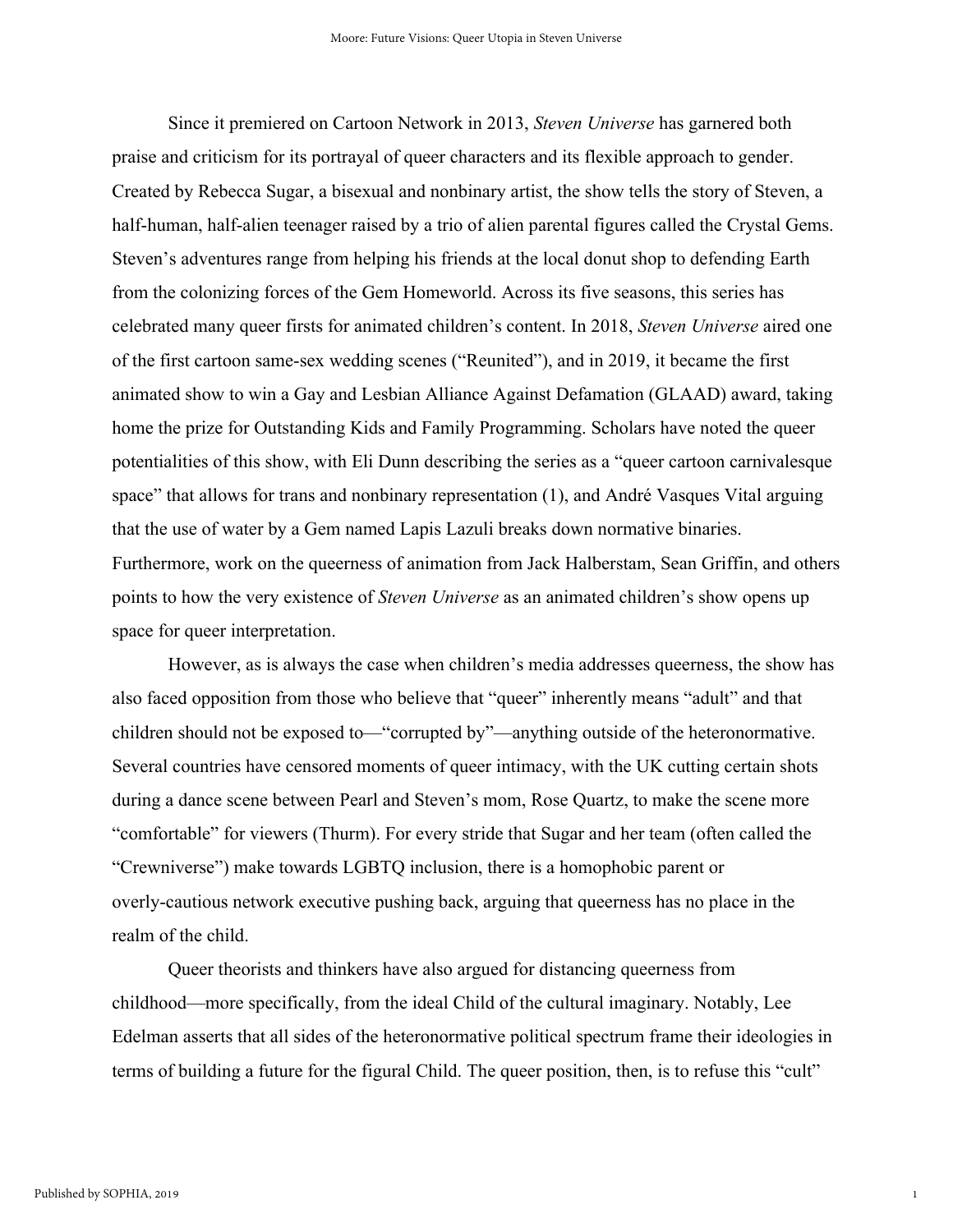of the Child and to reject the social teleology in which everything we do is "for the children" (3). Here, childhood becomes tangled up with ideas of futurity: if the Child represents the always deferred outcome of heterosexual reproduction, then, according to Edelman, queerness is a thing of the present, unconcerned with the "kid stuff" of the future. Even those queer theorists who are more optimistic about queer futurity still attempt to distance it from children and childhood. José Esteban Muñoz, for example, responds "to Edelman's assertion that the future is the province of the child and therefore not for queers by arguing that queerness is primarily about futurity and hope" (11). The Child gets cut out of this formation completely in Muñoz's argument, for he, too, is looking for "a future that is not kid stuff" (92).

Of course, there are also scholars who argue that queerness and childhood are indeed linked. For example, Kathryn Bond Stockton explores how children are held suspended in a state of delay—unable to be gay (or straight, for that matter) because sexuality is reserved for adults—and yet expected, regardless of sexuality, to be growing "up" towards straightness. Thus, "The child who by reigning cultural definitions can't 'grow up' grows to the side of cultural ideals" (13). Scholars of children's literature such as Michelle Ann Abate, Kenneth Kidd, and Roberta Seelinger Trites have also been attending to depictions of queer children and childhood in media for young people. However, as Kidd points out, much of this work involves applying queer theory *to* children's media rather than *generating* a queer theory of children's literature, leaving a rather large theoretical gap in which both queerness and children's media could each inform our understandings of the other. In particular, if such theorizing is to respond to the claims of Edelman, Muñoz, and other queer theorists who disdain "kid stuff," then we must not only theorize the connections between childhood/children's literature and queerness but also the connections with *futurity*. If Muñoz is correct about the future being "queerness's domain" (1), and if Stockton and Kidd are correct about the queerness of children and children's media, then how might queer children or queer childhood contribute to a queer future, outside of the logics of heterosexual reproduction?

Building on these conversations as well as Marah Gubar's work on the kinship model of childhood, I argue that *Steven Universe* offers a vision of a queer child who works alongside adults to create a queer future, engaging in the same kinds of imaginative utopia-making that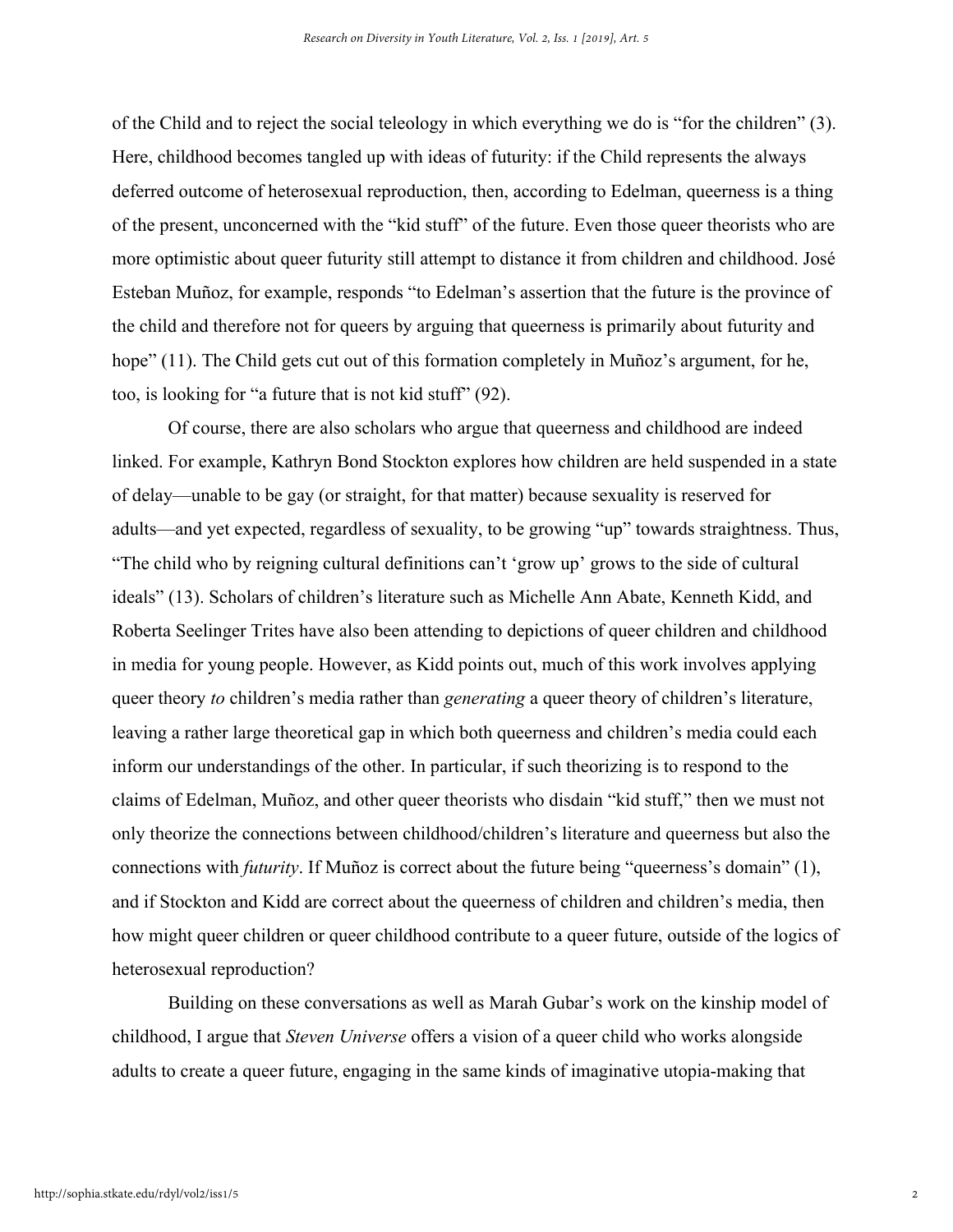Muñoz describes in *Cruising Utopia*. I first demonstrate how the Crystal Gems learn to see Steven through a kinship lens; I then focus more specifically on his kinship with Garnet as they utilize two magical abilities, fusion and future vision, to highlight Steven as an example of the queer child who co-authors the future with adults. This show works well as a site for theorizing such a queer child because the series includes not only LGBTQ characters but also an active focus on building a better world in which love, acceptance, and playful fluidity are the norm—a kind of queer utopia. Although representations of LGBTQ characters in children's media is certainly an important project, my argument is less interested in representation and more interested in theorizing a kind of queer activism which involves children. In this way, I respond to Kidd's call to explore how children's media might "unsettle what we claim to know about queer theory" (186) while simultaneously returning "kid stuff" to Muñoz's conversation about queer futurity, not as something to disdain but as an important, fertile space for finding outposts of queer utopia. Using *Steven Universe* as an entry point, I aim to show how working *with* (instead of *for*) the children can help us to escape the stagnant, straight present and find a queerer future.

The queerer future imagined by *Steven Universe*, however, is not necessarily an intersectional vision of utopia. Unfortunately and unsurprisingly, *Steven Universe* reifies racist and colonial ways of knowing, even as it challenges heteropatriarchy. As Christian Ravela points out in his review of the show, the series' diversity "derives [meaning] from its opposition to, rather than its articulation within, a colonial order" (393). The show cannot address the intersectional particularities of colonized subjects' struggles because it acts as if human cultures do not participate in colonization. Asian characters like Lars and Connie or African characters like the Ghanaian Pizza family, therefore, do not experience the kinds of colonial and neocolonial violence that real-life people with those ethnicities would.<sup>1</sup> Furthermore, as fan critics like Riley H. from *Medium* or Tehyah Carver from *Catapult* point out, racialized stereotypes in characters like Amethyst, Garnet, and Bismuth contribute to harmful societal beliefs about Black women being loud, abrasive, violent, and immune to pain. The show

<sup>1</sup> I further address this issue of *Steven Universe*'s failure to fully enact a decolonial praxis in a chapter of an edited collection forthcoming from Palgrave Macmillan: "Off-Color, Off-Center: Decolonizing (in) *Steven Universe*" in *Representation in Steven Universe*, edited by Leah Richards and John R. Ziegler.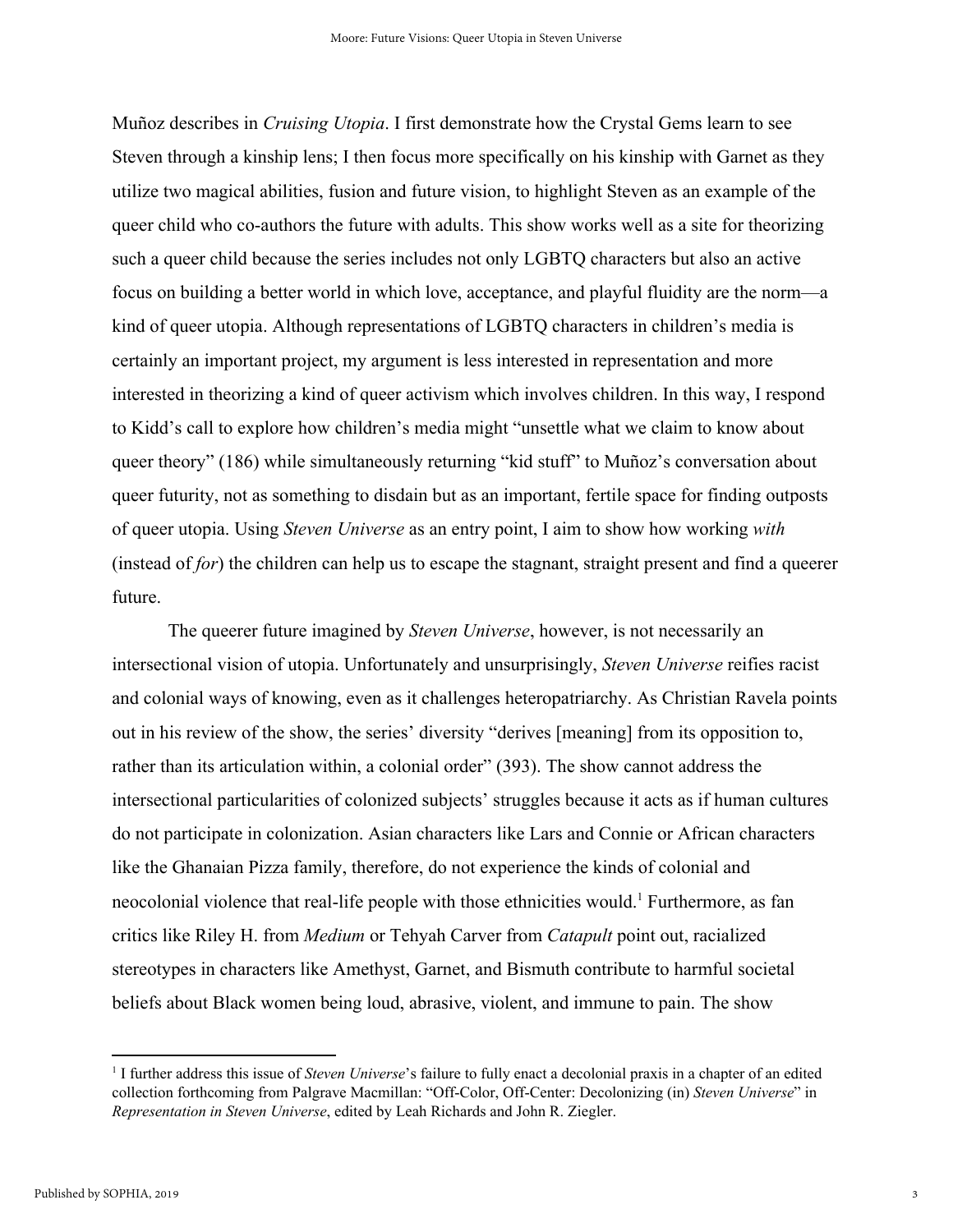attempts to celebrate diversity but ultimately perpetuates dangerous narratives about colonization and people of color. These problems translate into a narrowly White, Western idea of queer utopia rather than the kind of expansive queer utopia envisioned by theorists like Muñoz, whose theory grows directly from the lives and art of queers of color. Although I here argue that *Steven Universe* works towards a kind of queer utopia and provides a generative space for theorizing how children can co-author a queerer future, I want to stress that without a truly intersectional framework, what *Steven Universe* accomplishes is not fully utopic and, furthermore, not fully queer.

#### **Queer Kinship: Models of Childhood**

Steven's family situation is, in many senses, a queer one. He is the son of Rose Quartz, a Gem who began a rebellion against her own people to protect the Earth from colonization, and Greg Universe, a wacky human musician. Normally, Gems do not reproduce in this way, so in order for Rose to have a son, she must give up her own physical form and life. Steven inherits her gem, the literal rock imbedded in his body in lieu of a belly button, which gives him access to his mother's special powers. Steven is raised by Rose's followers, the Crystal Gems, who continue to protect Earth from magical threats. These Gems—Garnet, Pearl, and Amethyst—like all Gems, are technically agender aliens but use she/her pronouns (and are all voiced by female actresses). Thus, not only does Steven exist in the liminal space of being a human-Gem hybrid, he also belongs to a non-nuclear family with three non-biological mother figures.

Steven's relationship with Garnet, Pearl, and Amethyst changes over time as their understanding of his childhood shifts, reflecting different models of relating to children. Marah Gubar explains that many Western conceptions of childhood fall into one of two models: the difference model or the deficit model. The Crystal Gems' initial response to Steven falls squarely into the difference model, which "stress[es] the radical alterity or otherness of children, representing them as a separate species, categorically different from adults" (Gubar 451). When Steven is first born, the Gems see him as literally a different species—a human baby. Their first gifts to Steven (a razor, adult diapers, and a dictionary) reveal their total lack of comprehension about what babies are ("Three Gems and a Baby"). Then, as Steven grows older and they learn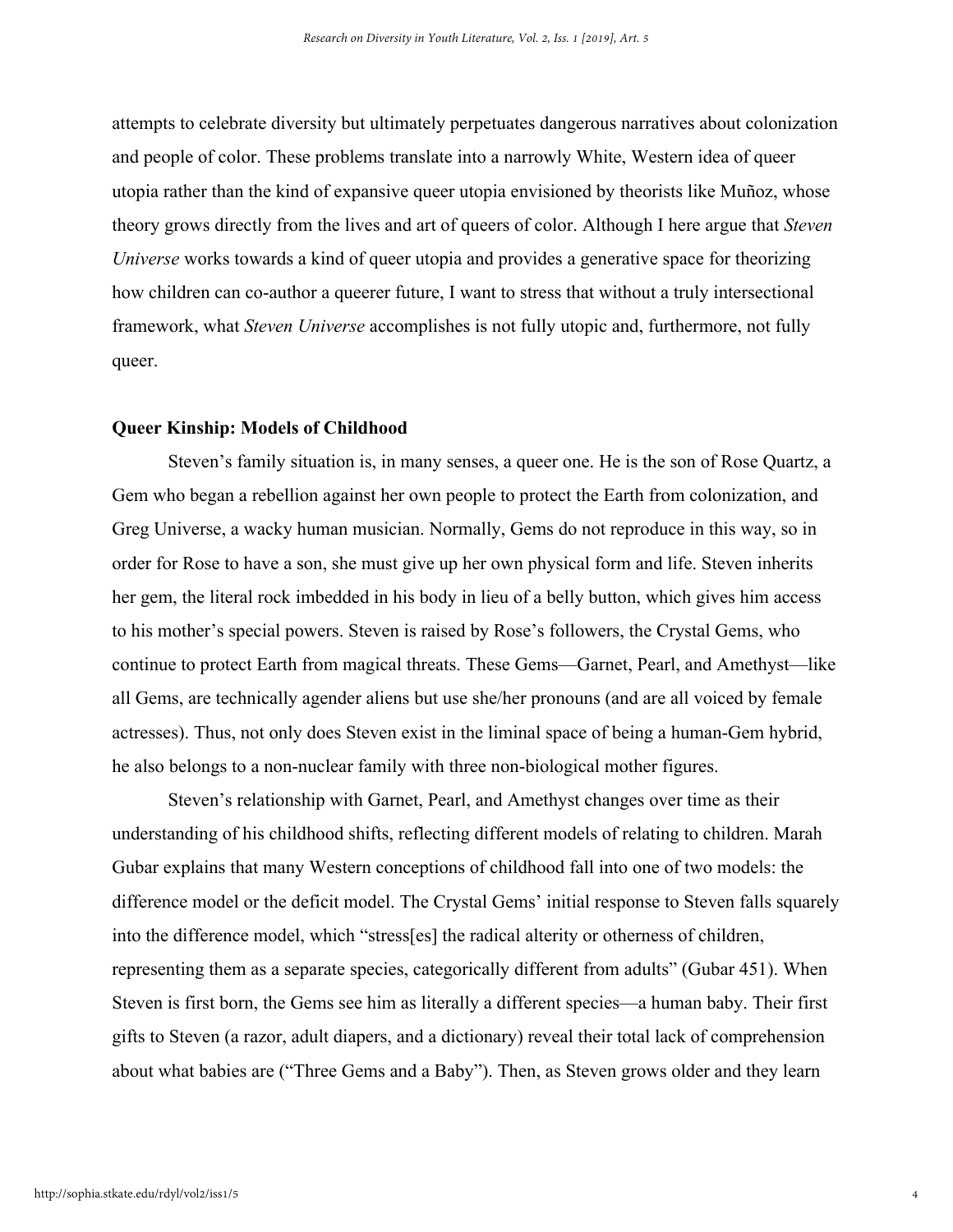more about human children, the Crystal Gems transition to a deficit model in which they focus on what Steven lacks—namely, the skills to defend himself on missions. As Gubar asserts, this model defines children by the adult qualities they have yet to develop, positioning kids as not-yet-complete, and in some ways, not-yet-people. Gubar explains that while there certainly are things children must learn, the model is ultimately patronizing, ignoring children's actual capabilities. During the early seasons of the show, the Gems treat Steven as a lesser member of the team. For example, in "Cheeseburger Backpack" (1x03) and "Serious Steven" (1x08), Steven is only provisionally allowed to accompany the Gems on missions because he cannot yet control his powers. Furthermore, the Gems initially treat Steven's compassionate instincts as a childish lack on his part rather than his contribution to the team. Steven frequently tries to befriend unknown or villainous characters, from the monstrous centipeetle to Homeworld Gems like Lapis Lazuli and Peridot. His instinct is to be kind and diplomatic, relying on words to solve problems rather than jumping into battle. His ideas are not only valid solutions but often end up working better than the Gems' ideas.

The narrative of the show consistently reminds viewers that Steven is not merely an undeveloped child but a valuable member of the team *as he is*. For example, in "The Test" (1x38), Steven tries to prove himself by completing a mission simulation but discovers that Gems have rigged the test so he cannot fail. He overhears the Gems discussing how they want to "give him another success" to boost his confidence, but in this conversation, they also reveal their own insecurities about their ability to parent Steven. Ultimately, it is the Crystal Gems who need a success to boost their confidence in parenting, a success Steven gives them by pretending to complete the test. The Gems' conversation focuses on Steven's deficits, but the narrative parallels between Steven's and the Gems' decisions in this episode highlight instead the ways in which Steven is already similar to his mentors. This episode thus illustrates a third model of childhood that Gubar proposes as an alternative to the problematic deficit and difference models: the kinship model. Kinship follows from the idea that adults and children "are neither exactly the same nor radically dissimilar," emphasizing the humanity of children and placing them on a "messy and unpredictable continuum" with adults (Gubar 453-54). As demonstrated by "The Test," Steven is not the unfinished version of Garnet, Amethyst, and Pearl; instead, all four are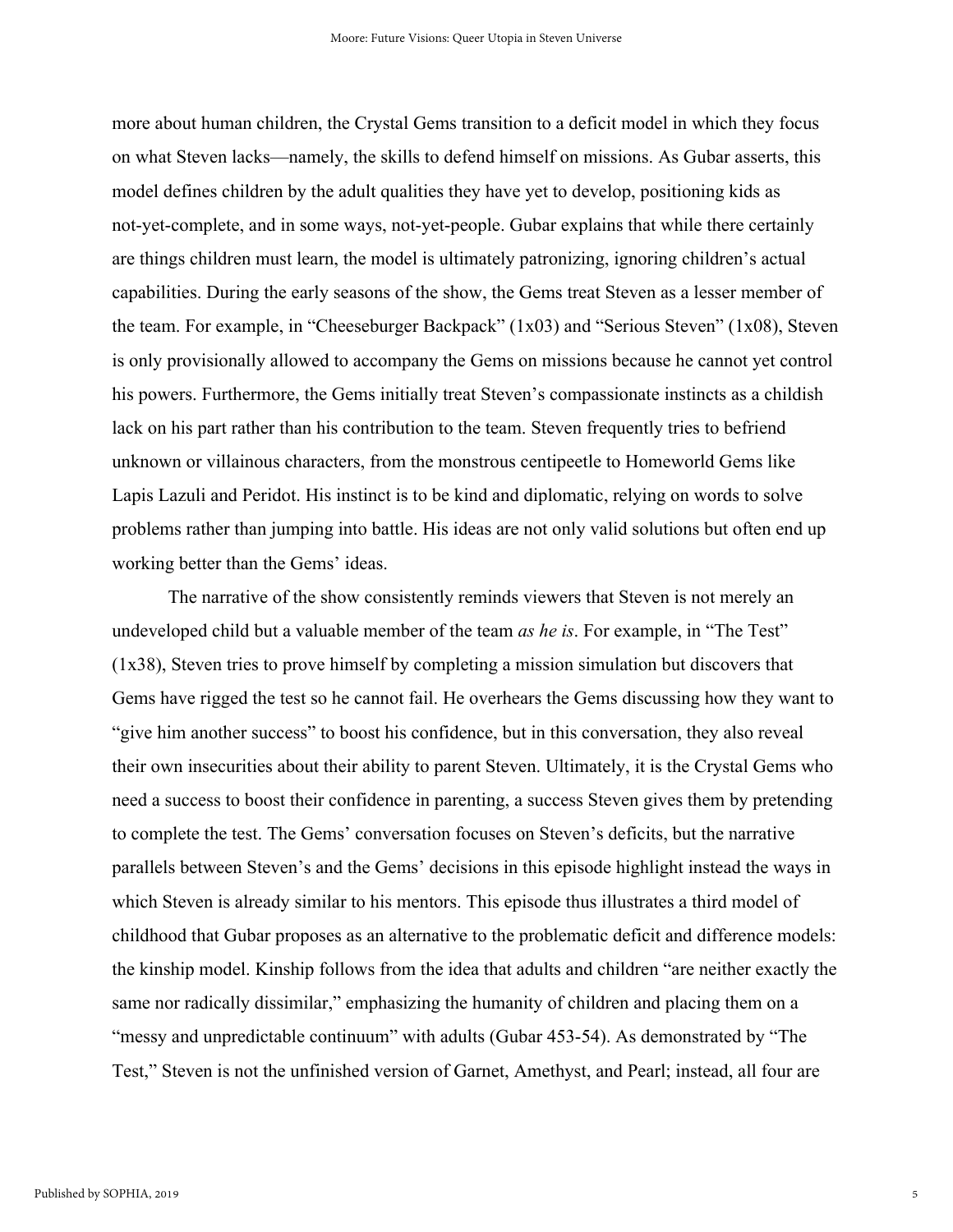continuing to grow and learn together, helping each other from their various positions of age and experience. *Steven Universe* thus demonstrates the queer "growing sideways" that Stockton notes can happen at any age; "the width of a person's experience or ideas" can always expand regardless of how old they are, challenging teleological narratives about growing up towards heterosexual completeness (11).

Eventually, the Gems move towards a kinship model of relating to Steven, finally understanding what the narrative has always shown to be true about Steven's abilities. Although the Gems still train and protect Steven, they focus less on what he lacks and more on what he brings to the table, looking to him for solutions and inspiration. For example, season five sees the Crystal Gems face the Diamonds, rulers of Homeworld and colonial leaders of an intergalactic Gem empire. Steven decides to try and talk to the most powerful Diamond, White, using his diplomacy to change her villainous ways. The Crystal Gems know all too well that convincing the tyrannical White Diamond of anything is improbable, but instead of dismissing Steven's plan, they immediately follow his lead. Although Steven faces more difficulty than expected, he eventually changes White's mind, a success that would have been impossible under a difference or deficit model of childhood. Ultimately, the arc of the narrative depends on the Gems learning to see Steven through a lens of kinship, trusting his capability as a full member of the team.

Steven's place in the Crystal Gems, as a team and as a family, is thus a kind of queer childhood. The kinship model rejects heteronormative constructions of the child, which often build on deficit and difference concepts. Edelman, Stockton, James Kincaid, and others have demonstrated how fantasies of childhood (as fundamentally different from adulthood) and fantasies of innocence (as the lack of experience that defines childhood) connect to broader cultural understandings of sexuality. For example, Stockton points out how the presumption that children are void of sexuality, even as they are presumed to be growing "up" towards straightness, is challenged by ghostly notions of a queer child. Thinking about how children can grow sideways disrupts the teleology of the deficit and difference models, hinting at alternatives to the "straight" movement from innocence to experience. A kinship model, which allows for a childhood *akin* to adulthood, similarly pushes back against these traditional paths of growing up.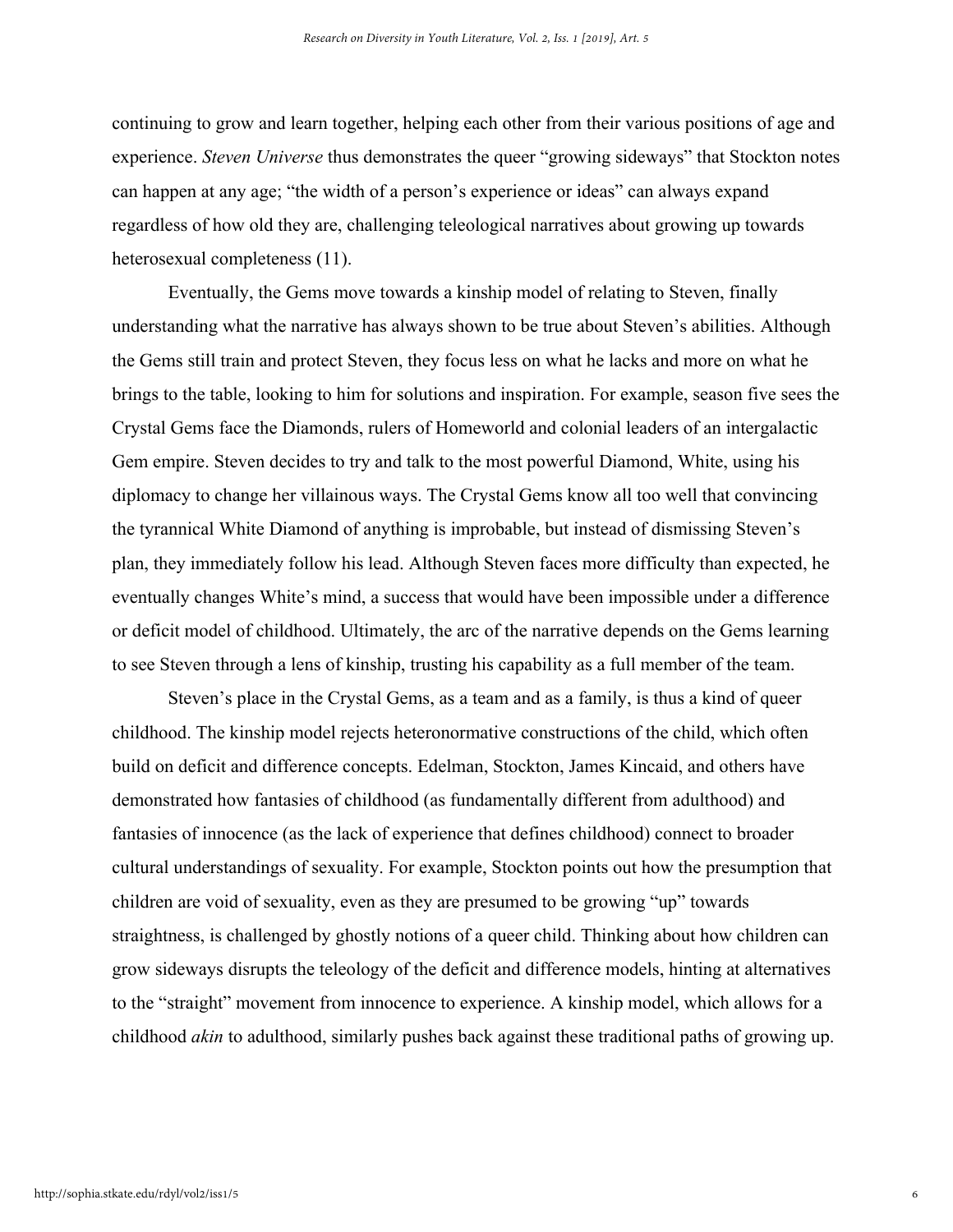Simply by seeing Steven as a person akin to themselves, as opposed to a not-adult or not-yet-adult, the Crystal Gems are already engaging in a kind of queer worldmaking.

Importantly, however, this queer worldmaking does not always challenge other axes of oppression, demonstrating the show's failure to fully imagine utopia. Although the Gems' victory over the Diamonds is queer both in its deployment of a kinship relation and in the way Steven bends gender roles through his heroic masculinity of diplomacy and empathy, the narrative does not confront the Diamonds' colonial violence. In fact, it is Steven's insistence on extending empathy towards the Diamonds that ultimately glosses over their colonial treachery. Although he does convince White Diamond not to violently impose her own "perfection" on other beings (in a kind of metaphor for the "civilizing" mission of colonialism), Steven does not ask her to dismantle her colonial empire or develop empathy for others. Instead, when she breaks down, overcome by the knowledge of her own imperfections, Steven reacts with compassion: "If you just let everyone be whoever they are, maybe you could let yourself be whoever you are, too," he says, inviting her to change in order to stop enacting violence on herself rather than because her actions have been violent towards others ("Change Your Mind"). Steven and the Gems may engage in queer kinship in order to battle colonial forces, but their victory does not imagine a fully decolonial kind of queer utopia.

#### **Queer Intimacies: Utopia through Fusion**

 Beyond developing a kinship model which generally challenges heteronormative narratives, the show depicts Steven's relationship with Garnet in particular as a child/adult partnership of queer worldmaking. Garnet frequently invites Steven to join her as co-author of a queer future through two magical Gem abilities—fusion and future vision—which both demonstrate elements of queer futurity as outlined by Muñoz. In *Cruising Utopia*, Muñoz details a vision of futurity that is not tied to heterosexual reproduction or the deferred promise of future children; instead, this futurity both critiques the oppressions of the current system and imagines something different, something better. One way we can access such futurity, according to Muñoz, is by finding "outposts" of that future within the present: "Certain performances of queer citizenship contain… an anticipatory illumination of a queer world, … a kernel of political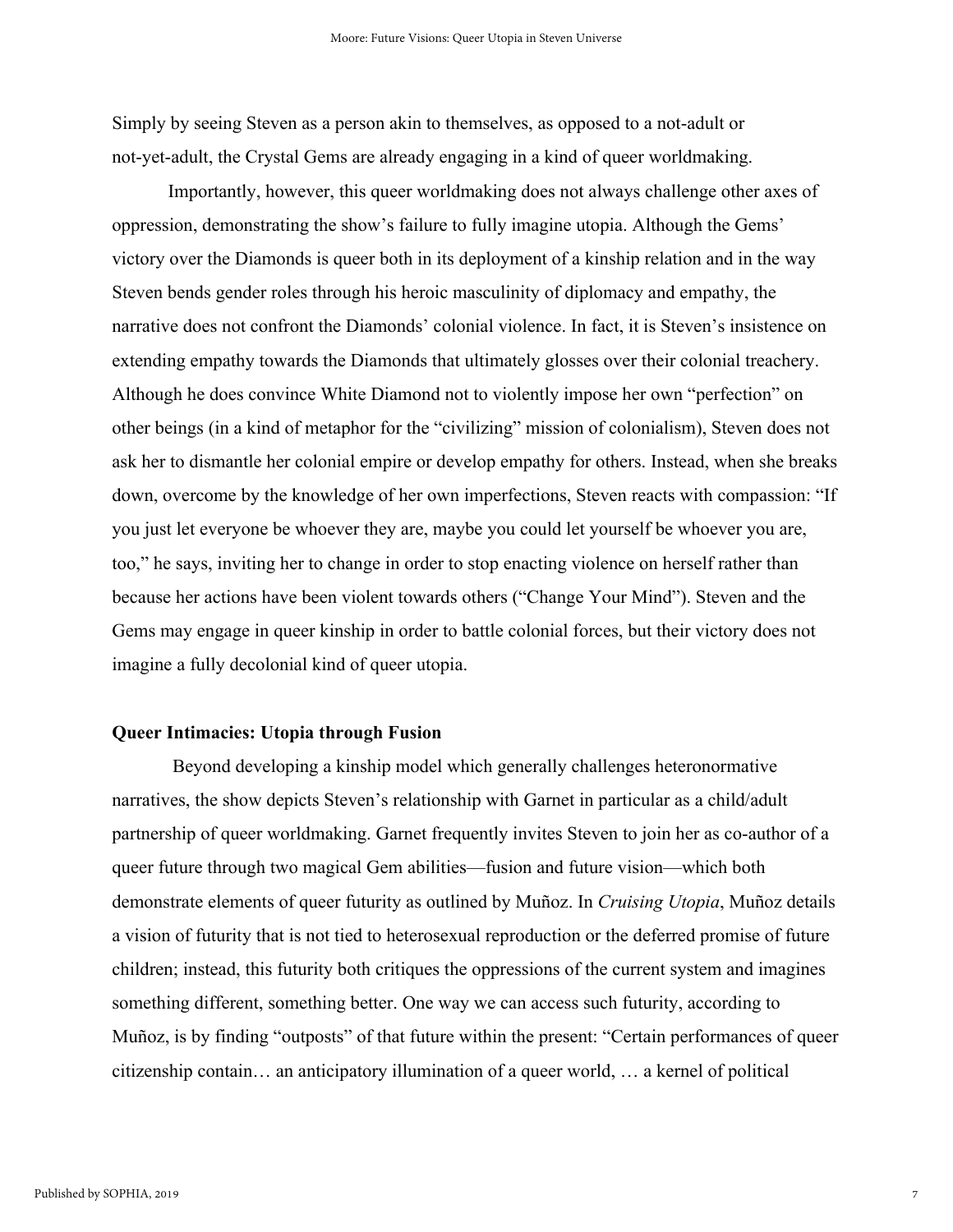possibility within a stultifying heterosexual present" (49). Muñoz considers how public gatherings of queer people—from orgies to protests—challenge the ways that heteronormative culture tries to fragment and suppress queer realities, asserting those realities both as part of the present and as glimpses into the future. A particular moment of Garnet's past operates in a similar way, as Garnet's public display of queer intimacy challenges the Diamonds' regime through the magical process of fusion.

Fusion occurs when two or more Gems dance together and combine their physical and mental forms, becoming a single, more powerful entity. In theory, the purpose of fusion is to create stronger Gems for battle, but within the show, it also operates as a metaphor for romance, sex, and intimacy. As Ravela explains, the concept of fusion builds on common anime tropes by "rais[ing] the sexual subtext of this trope into the text itself," making explicit the sexuality of such fusion that shows like *Voltron* or *Power Rangers* only hint at (390). Under the Diamond Authority, however, fusion is stripped of its intimacy and queer potential, as Homeworld Gems are only permitted to fuse with other Gems of the same kind (rubies with other rubies, amethysts with other amethysts, etc.) and only for Diamond-sanctioned purposes. The Crystal Gems refuse these Homeworld rules, fusing with each other both for battle and for pleasure. At the end of the first season, the show reveals Garnet's secret to Steven and the audience: Garnet is actually the long-term fusion of two Gems called Sapphire and Ruby, who are engaged in a romantic relationship with each other and whose fusion inspired the other Crystal Gems to attempt inter-Gem fusion, thereby catalyzing a different and queerer future.

In "The Answer" (2x22), Garnet tells Steven about her initial performance of queer intimacy that operates as an outpost of the future in the present. Five thousand years before Steven's birth, during the height of his mother's rebellion, an aristocratic prophet called Sapphire was sent to the Gem colony on Earth, accompanied by several ruby guards, one of whom bonds with Sapphire. Ruby breaks protocol to save Sapphire's life during an attack, and as she pushes Sapphire out of the way, they accidentally fuse. The crowd is horrified, and Blue Diamond threatens to destroy Ruby for daring to fuse with a member of her court. Like the crackdowns on public and queer sex in New York City that Muñoz describes, the Diamond Authority is intent on keeping the Gem population fragmented into categories, preventing as much as possible the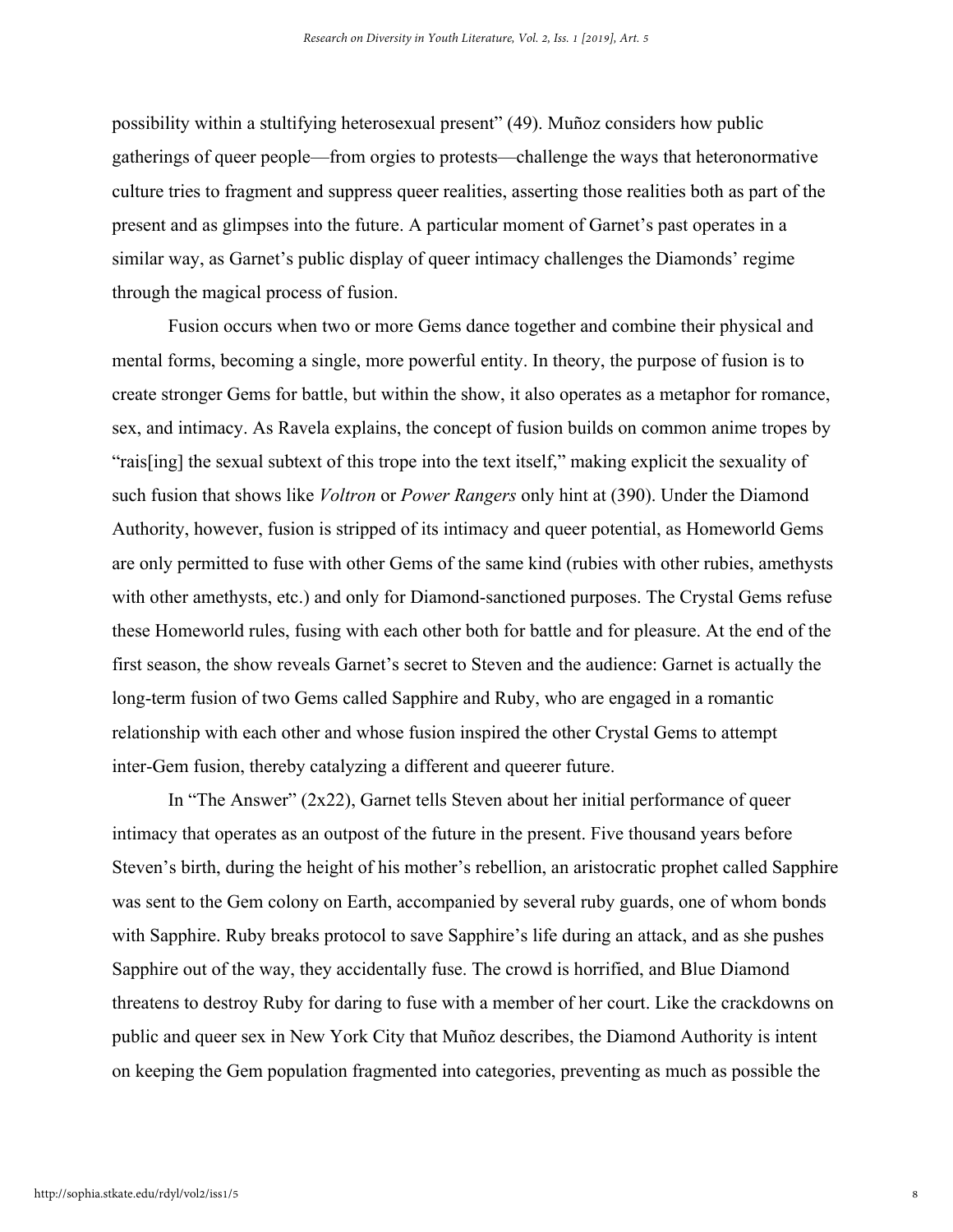contact between types of Gems as a method of control. Building on Samuel R. Delany's idea of "contact relations" that cross racial and class boundaries, Muñoz explains how heteronormative and capitalist policies attempt to keep everyone in their own little bubble; breaking those barriers, especially in public, becomes an outpost of queer futurity, illuminating the utopic impulse beneath such contact.

Sapphire and Ruby's moment of contact sparks a whole new future for them outside of the fragmentary hierarchies of Homeworld. As a rare Gem with no options for Diamond-sanctioned fusion, Sapphire has always been alone, while Ruby has only ever experienced fusion in the service of protecting the empire. Their fusion is not only a transformative personal experience but also a threat, both social and economic, to everything the Diamonds stand for. Furthermore, Garnet becomes a metaphor for both interracial and queer relationships, opening up space for other Gems as well as for the audience to imagine a future full of different kinds of relations between bodies and minds. Eli Dunn notes how cartoon magic allows the show to depict Garnet as "a manifesto for a kind of queer love, one that defies fixed gender and stable embodiment and which celebrates the desire of those that lie outside the gender binary." Sapphire and Ruby demonstrate a queer relationship between two femme-identified agender characters of different Gem races, creating an outpost in the present of a future where relationships can develop outside of hegemonic logics of desire—at least in theory. Fusion is not a perfectly utopic process; as (ex-)fans like Riley H. discuss, fusions between Garnet and Amethyst (who are coded as Black) and Pearl (who is coded as White or, in some cases, Asian) reenact racist power dynamics and stereotypes. Garnet and Amethyst together form Sugilite, who is portrayed as overly aggressive and out-of-control, but their fusions with Pearl appear more disciplined and refined. Fusion theoretically makes space for radical challenges to multiple forms of hegemony, but the show frequently fails to take advantage of that potential, instead relying on harmful tropes about bodies of color.

Garnet sees fusion as an opportunity for Steven to participate in building queer futurity in the present. The other Gems, particularly Pearl, are skeptical of Steven's ability to engage in fusion and believe it will take him years of practice—in other words, fusion is not "kid stuff." Garnet, however, believes in Steven's capability from the beginning, saying, "I think Steven can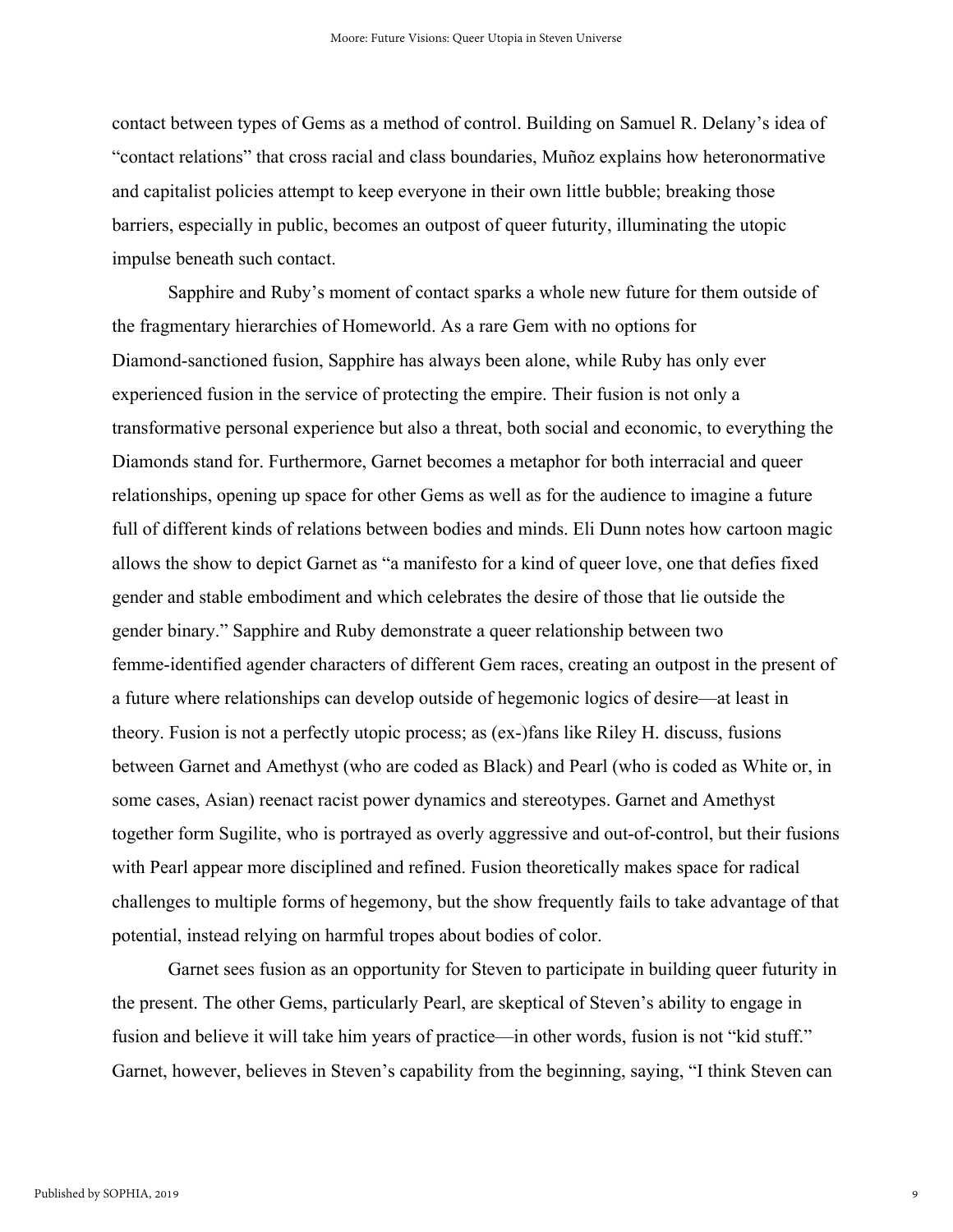do it" ("Alone Together"). Her use of the present tense—Steven *can* do it—contrasts with Pearl's belief that Steven *will someday maybe* be able to do it. Faced with the unknown of whether or not Steven can fuse, Pearl here falls back on a deficit narrative of childhood that prioritizes who Steven could be in the future over his agency in the present, much like the narratives of the figural Child that Edelman discusses. Like a politician who promises that *someday the children will have a better world* but refuses to listen to children asking for policies in the present, Pearl is invested in a straight futurism of growing "up" that prioritizes but always defers the endgame. This line of thinking leads to the trap of dead, empty futurity; Pearl's imagined future Steven, "grown-up" and complete, is totally disconnected from his actual "growing sideways" in the present. Garnet's kinship perspective, however, prioritizes the actual child in the present rather than an imagined Child trapped in an empty future. Though it may seem backwards, Garnet's insistence on the present tense here is what enables her to build a different kind of futurity, the full and living futurity that Muñoz describes, which emerges through the acts of queer individuals in the present. Without acknowledging Steven as a person alongside her in the present, Garnet cannot work with him to co-author a future.

When Steven accidentally fuses with his human best friend, Connie, forming a genderqueer fusion called Stevonnie, Garnet immediately recognizes that Stevonnie is also involved in challenging the same kinds of logics that she herself fights against. Although at this point in the series, neither Steven nor the audience knows about Garnet's fusion status, in hindsight we can see the foreshadowing in this episode as Garnet accepts Stevonnie as a fellow trailblazer. Pearl wonders if the fusion is "inappropriate" and advises them to unfuse immediately, but Garnet is overjoyed, saying, "You are not two people, and you are not one person. You are an experience. Make sure you're a good experience. Now go… have… fun!" ("Alone Together"). Even though Steven and Connie are children, Garnet accepts their fusion as akin to her own work of creating a queer future. Whereas Pearl jumps into protective mode, Garnet encourages Stevonnie to play and explore, to learn through experience and continue pushing boundaries. For Garnet, the queerly utopic potential of fusion is not "kid stuff" in the derogatory, silly sense, but instead a potential accessible to queer imaginations of all ages.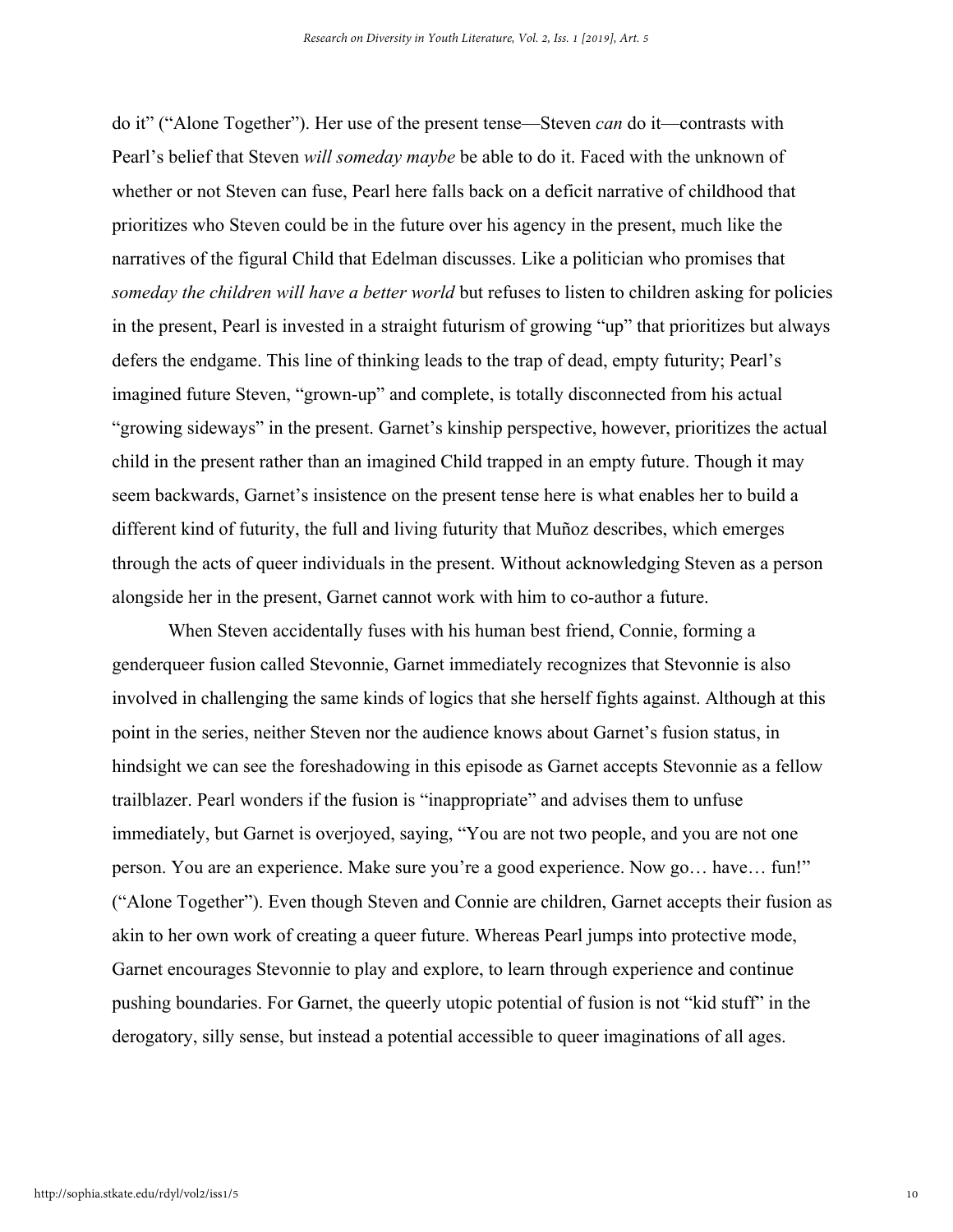#### **Queer Time: Utopia through Future Vision**

Garnet and Steven also demonstrate their kinship relation of queer future-making through the use of literal "future vision," which is one of Sapphire's (and thus Garnet's) magic gem abilities. Before Sapphire met Ruby, she existed under the Homeworld regime as a prophet for Blue Diamond. Her visions of the future were always fixed, unchanging—mired in the hierarchies and predictability of Homeworld's system. Everything changed, however, when Ruby and Sapphire accidentally fused. Garnet tells Steven, "Sapphire had known every moment of her life. How it would happen, and when. But because of Ruby's impulsive gesture, she suddenly jumped the track of fate, and everything from that instant on was wrong, and new" ("The Answer"). The introduction of queer desire and fusion into her life literally changes Sapphire/Garnet's understanding of time. Garnet describes her own ability very differently than Sapphire's: "I can see options and trajectories. Time is like a river that splits into creeks or pools into lakes or careens down waterfalls. I have the map, and I steer the ship" ("Future Vision"). No longer is the future about what will be, but rather what might become; no longer is it a realm dominated by a single story of oppression, but rather a realm in which many stories are possible. Now, Garnet's understanding of the future is also queered—after all, fu[ture vi]sion reduces down to fusion. It is the queer love in her life which allows Garnet to imagine the future differently, seeing paths out of the stagnant colonial and heterosexual present in which both Ruby and Sapphire were trapped. This queered future illustrates Muñoz's proposition that queerness allows us, "in the face of the here and now's totalizing rendering of reality, to think and feel a *then and there*" (1).

When Steven learns about Garnet's ability, he first imagines the unknowns of the future as an attack. "Everything I do shoves me violently towards the end!" he shouts to Garnet ("Future Vision"). Steven sees time from the perspective of straight logic, which dictates a literally straight, linear progression of time in which helpless children are under attack from a dangerous future. However, Garnet explains that the future is not attacking him but rather giving him possibilities in which he has agency to make change. "There are millions of possibilities for the future," she says, "but it's up to you to choose which becomes reality… You choose your own future" ("Future Vision"). Garnet's queered understanding of time allows her to see the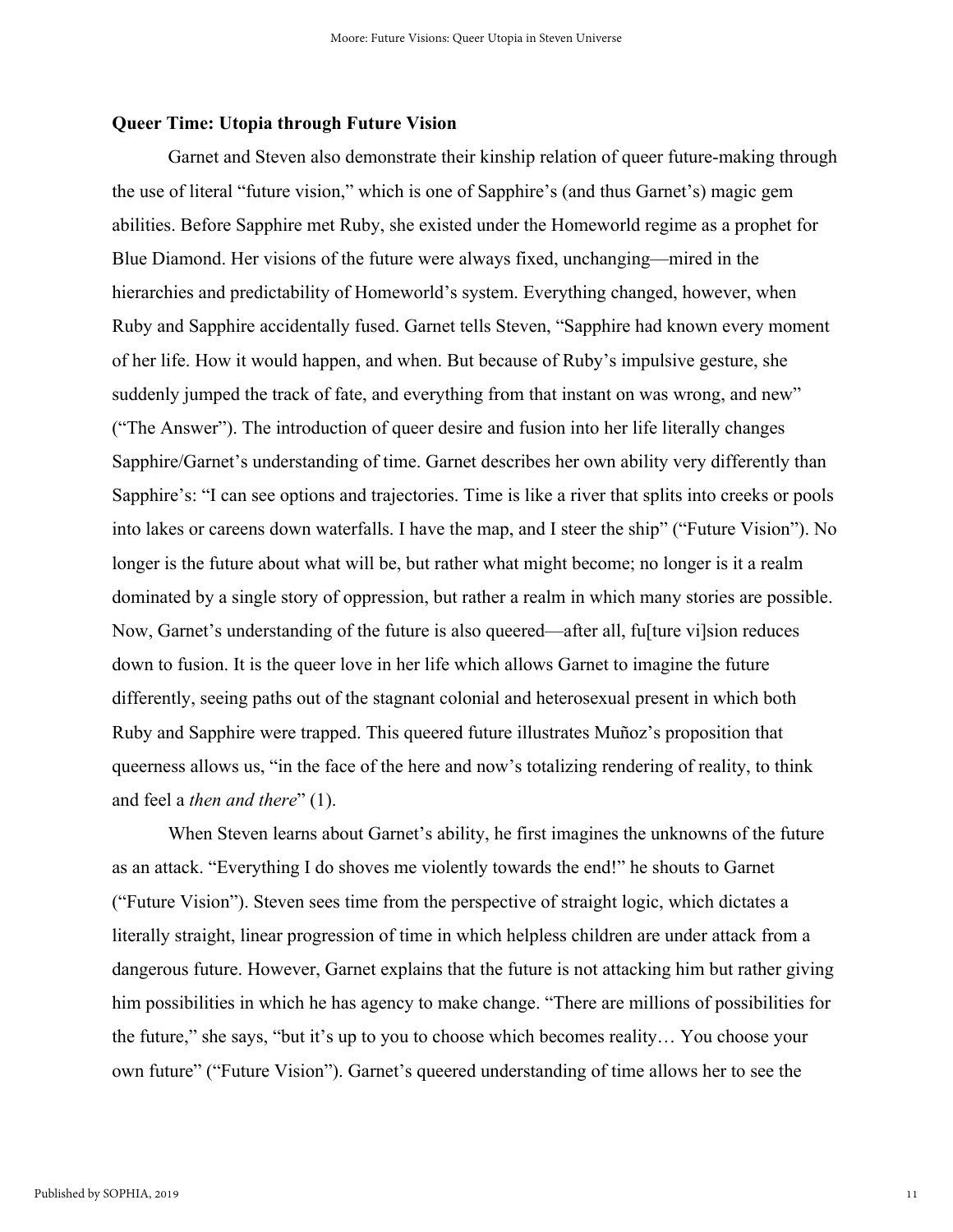future not as dead space but as potential, the kind that children can participate in activating. Like Muñoz, the future is, for Garnet, "queerness's domain" (1), a place where nothing is fixed and hope is possible.

Garnet solidifies this lesson for Steven in later episodes by briefly giving Steven her ability. The first time this happens, in "Winter Forecast" (1x42), Steven is able to see multiple outcomes of attempting to get his friend Connie home during a snowstorm. Rather than seeing the litany of possible disasters as an attack, this vision allows him to navigate the future by making better choices, ultimately getting Connie home safe and sound. Like Garnet, Steven's understanding of time changes from a fixed progression into a free-flowing, open map in which choices have consequences. Rather than seeing Steven as unable to handle the complexities of future vision or incapable of making choices based on that vision, Garnet sees Steven as a co-navigator of the future and provides him with the knowledge and skills he needs to make his own decisions. She allows him to step into the role she normally occupies, operating in a kinship model of parenting by seeing Steven's similarities to herself. Garnet chooses to build the future *with* Steven instead of making choices for him.

Garnet's role as queer world-maker is not only enhanced by her kinship with Steven, it is in fact contingent on a kinship model. In "Pool Hopping" (5x15), Garnet reveals that she has been feeling lost when it comes to the future after Steven made a series of decisions she had not predicted at all. She eventually becomes so overwhelmed that she freezes: "I don't know anything anymore!" she tells Steven. Garnet finally recognizes that the cause of her anxiety stems from a failure to see Steven through a fluid kinship model; sometimes even she has trouble moving away from a deficit model. She says, "I've been looking into probable futures where you act like a child. I keep expecting you to run from responsibility and to turn to me for help, but you don't do that anymore… I just need to factor in that you've grown up." Although Garnet frames this shift in terms of Steven growing "up" and no longer being a child, the fact is that Steven still *is* a child. Steven may have grown, but he is not a grown-up; instead, he is a *child* who does not run from responsibility. Garnet has to adjust her frame of reference to see Steven as a decision-maker rather than relying on her previous, static conceptions of his need for protection and guidance. Her own ability to imagine the future depends on imagining Steven not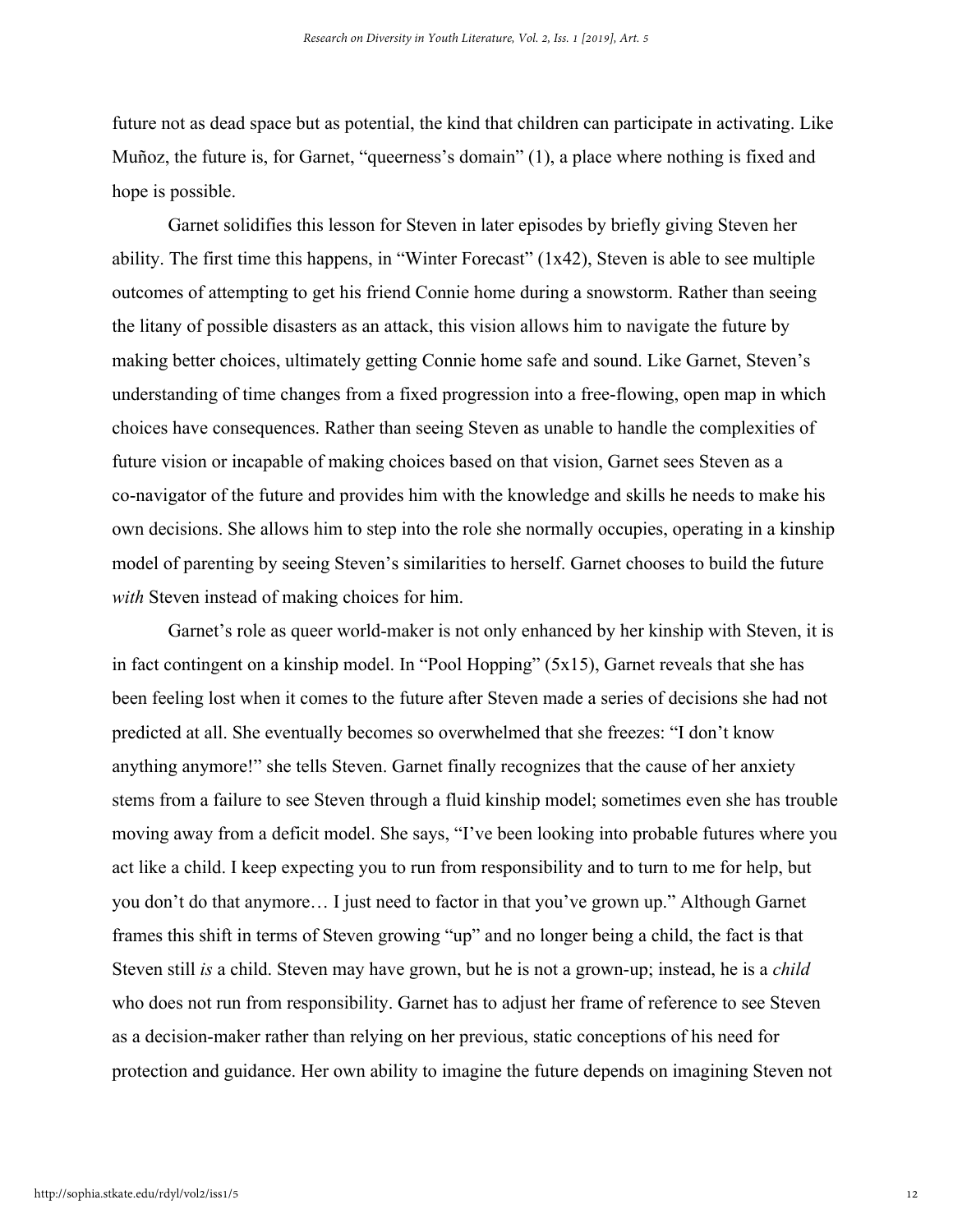as a figural Child but as a queer, agential child, co-author of the utopic world she attempts to build.

#### **Conclusion: Bittersweet Utopia**

Garnet and Steven's kinship relationship functions as a model for the kinds of everyday queer activism that adults and children can enact together. Although *Steven Universe* may convey this activism through magical processes which are inaccessible to us in reality, their story provides a starting place to imagine how children can be actively involved in queer world-making. Jane Ward's work illuminates one potential manifestation of such kinship activism within the home, showing how queer parents can include their children in the process of creating a queer family life. Ward advocates for a queer parenting style that "forge[s] a utopian space in which queer social experiments and adult/child camaraderie take the place of possessive investments in children" (233). This kind of parenting posits child-rearing as an experiment in which both the parents *and the child* play together in the sandboxes of gender and sexuality. Ward thus suggests one of many possible ways that quotidian queer activism can include "kid stuff."

Of course, the "kid stuff" of *Steven Universe* is far from perfect, and the show's failure to imagine a queer future that is also decolonial and anti-racist limits its usefulness in theorizing queer utopia. Steven's story can only provide a jumping-off point; while the seriesprovides a useful future vision *toward* queer utopia, that vision still needs some radical adjustments in order to build a truly inclusive future. *Steven Universe* challenges narratives from both homophobes and queer thinkers who believe that childhood should have nothing to do with queerness and vice versa. Continued work in this conversation with more intersectional texts can extend that challenge, reminding us that queer decoloniality and queer anti-racism also have a place in childhood. Furthermore, rethinking queer activism by including children through a kinship model has the potential to reshape our ability to imagine queer futures. If children are involved in everyday experimentation and decision-making processes about how to best shape the future, then their perspectives and capabilities, like Steven's, can open up new avenues of imagination. This kinship model can also include conversations with children about what happens when texts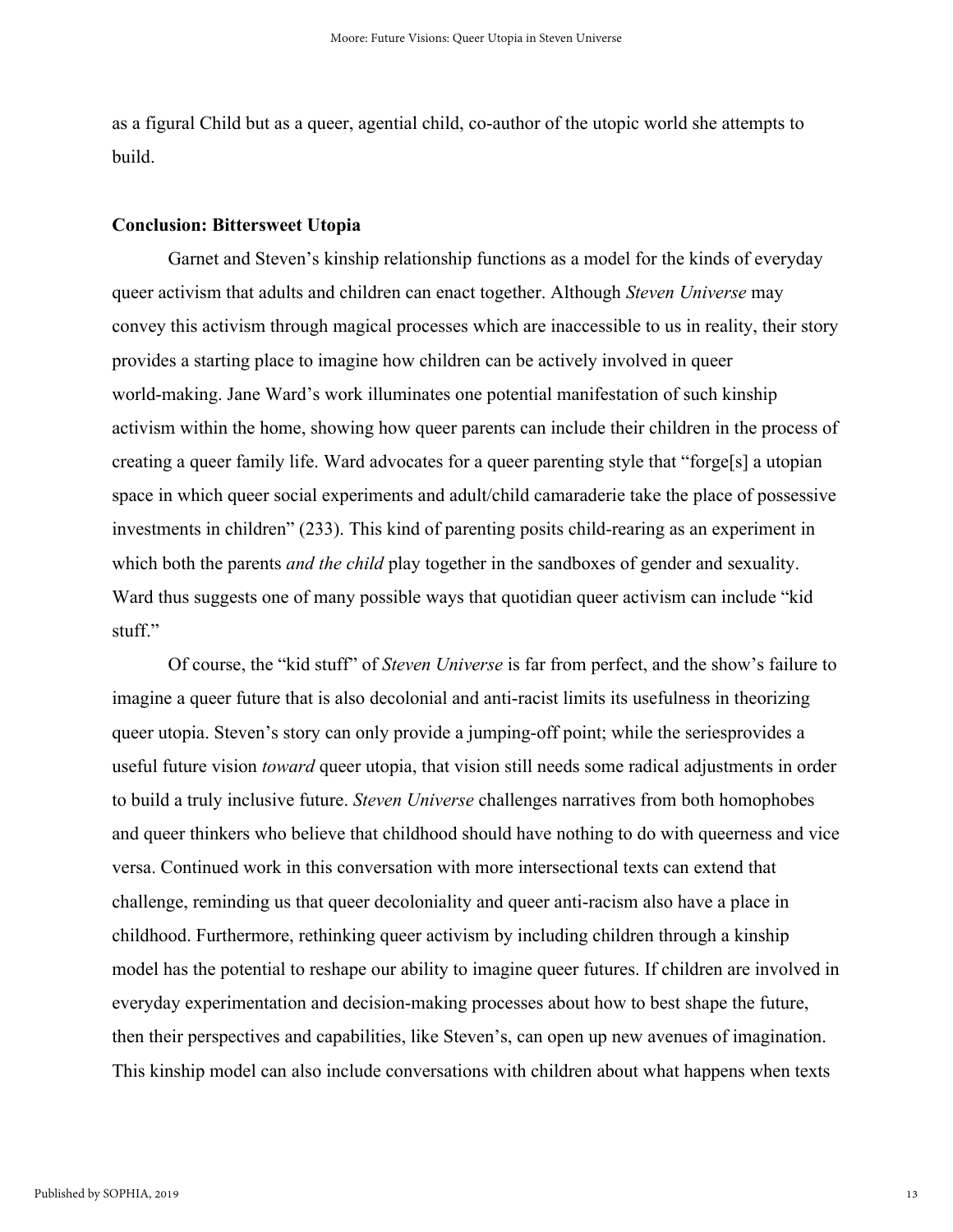like *Steven Universe* fail to fully imagine utopia, thinking through intersectional utopia *with* children rather than merely *for* them. Relating to children in this way also helps adults to sidestep heteronormative narratives that rely on difference or deficit models of childhood to entrap us in a straight progression towards a dead, empty future. Ultimately, *Steven Universe* suggests not only that a politically useful sort of queer futurity *can* indeed be "kid stuff," but that perhaps it *needs* to be "kid stuff" in order to build a better world.

### **Acknowledgements**

I am grateful to Angel Daniel Matos, Jon M. Wargo, Tabitha Chirrick, and the anonymous reviewers for their extraordinarily helpful feedback and suggestions. I would also like to thank Kenneth Kidd, Laken Brooks, and Pavithra Suresh for their invaluable help with this project.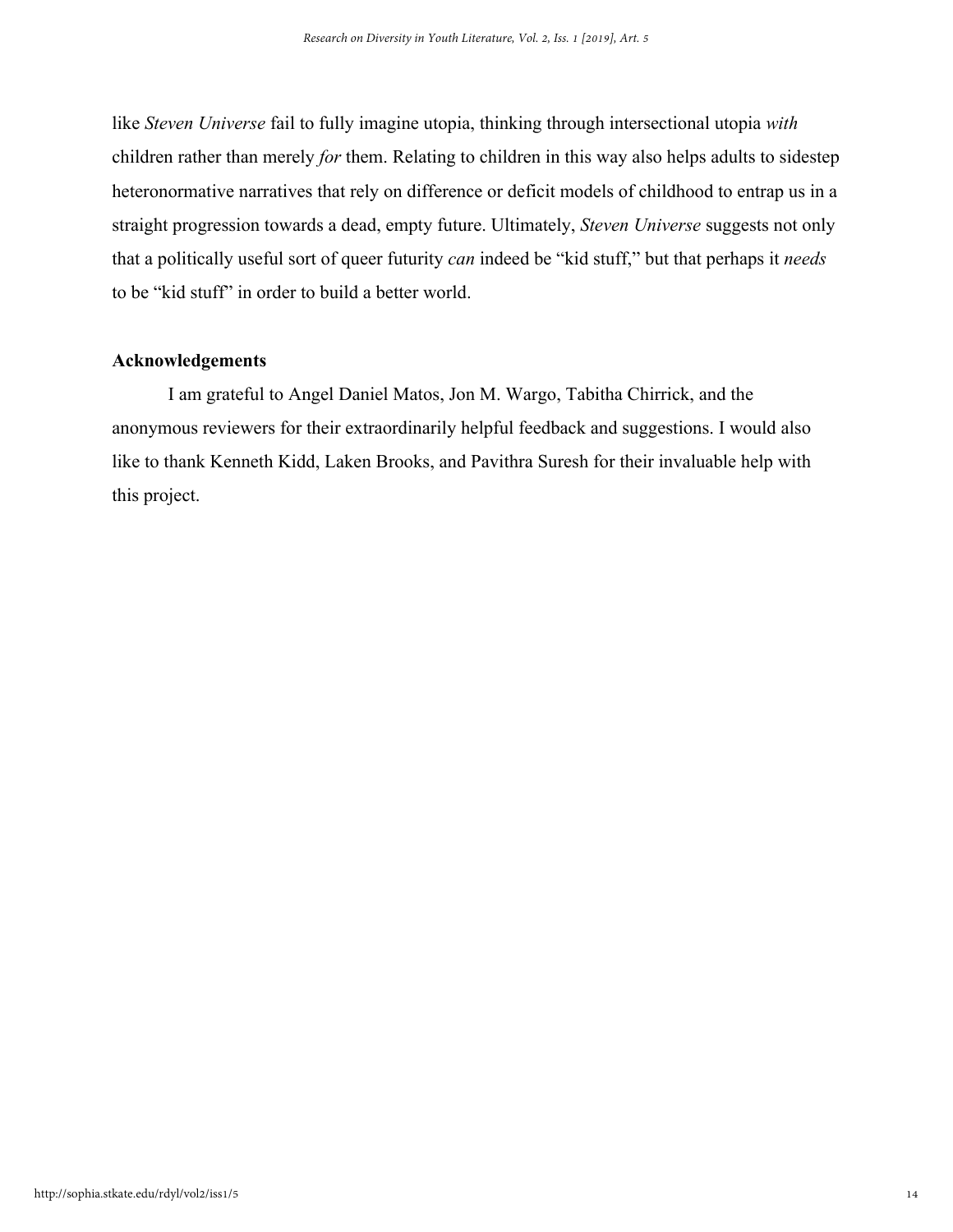#### Works Cited

- Abate, Michelle Ann, and Kenneth Kidd, eds. *Over the Rainbow: Queer Children's and Young Adult Literature.* U of Michigan P, 2011.
- "Alone Together." *Steven Universe*, season 1, episode 37, Cartoon Network, 15 Jan. 2015. *Hulu*, [www.hulu.com/watch/6a964774-27d5-4a02-b848-dfc40b4ac233.](http://www.hulu.com/watch/6a964774-27d5-4a02-b848-dfc40b4ac233)
- "The Answer." *Steven Universe*, season 2, episode 22, Cartoon Network, 4 Jan. 2016. *Hulu*, [www.hulu.com/watch/f77cd78b-10d1-48e5-8b6b-f64e49dd1cd7](http://www.hulu.com/watch/f77cd78b-10d1-48e5-8b6b-f64e49dd1cd7).
- Carver, Tehyah. "Are Cartoons and Fandoms of Today as Progressive as We Think?" *Catapult*, 9 Sept. 2018,

[https://catapult.co/community/stories/are-cartoons-and-fandoms-of-today-as-progressive](https://catapult.co/community/stories/are-cartoons-and-fandoms-of-today-as-progressive-as-we-think)[as-we-think](https://catapult.co/community/stories/are-cartoons-and-fandoms-of-today-as-progressive-as-we-think)*.* Accessed 11 May 2019.

"Change Your Mind." *Steven Universe*, season 5, episode 28, Cartoon Network, 22 Jan. 2019. *Cartoon Network*,

[https://www.cartoonnetwork.com/video/steven-universe/change-your-mind-episode.html.](https://www.cartoonnetwork.com/video/steven-universe/change-your-mind-episode.html)

- "Cheeseburger Backpack." *Steven Universe*, season 1, episode 3, Cartoon Network, 11 Nov. 2013. *Hulu*, <https://www.hulu.com/watch/1144775a-033e-4274-947e-4c26d9a5f947>.
- Dunn, Eli. "*Steven Universe*, Fusion Magic, and the Queer Cartoon Carnivalesque." *Gender Forum*, no. 56, 2013.
- Edelman, Lee. *No Future: Queer Theory and the Death Drive*. Duke UP, 2004.
- "Future Vision." *Steven Universe*, season 1, episode 39, Cartoon Network, 29 Jan. 2015. *Hulu*, [www.hulu.com/watch/ed20aad5-4585-41ad-ab3b-c68237feac70](http://www.hulu.com/watch/ed20aad5-4585-41ad-ab3b-c68237feac70).
- Griffin, Sean. "Pronoun Trouble: The 'Queerness' of Animation." *Queer Cinema: The Film Reader*, edited by Harry Benshoff and Sean Griffin, Routledge, 2004, pp. 105-18.
- Gubar, Marah. "Risky Business: Talking about Children in Children's Literature Criticism." *Children's Literature Association Quarterly*, vol. 38, no. 4, 2013, pp. 450-457, doi.org/10.1353/chq.2013.0048.

Halberstam, Jack (*published as* Halberstam, Judith). *The Queer Art of Failure*. Duke UP, 2011.

H., Riley. "All These Black Characters and 0 Done Right — How *Steven Universe* Fails Its Black Fanbase, Part I." *Medium*, 5 Aug. 2016,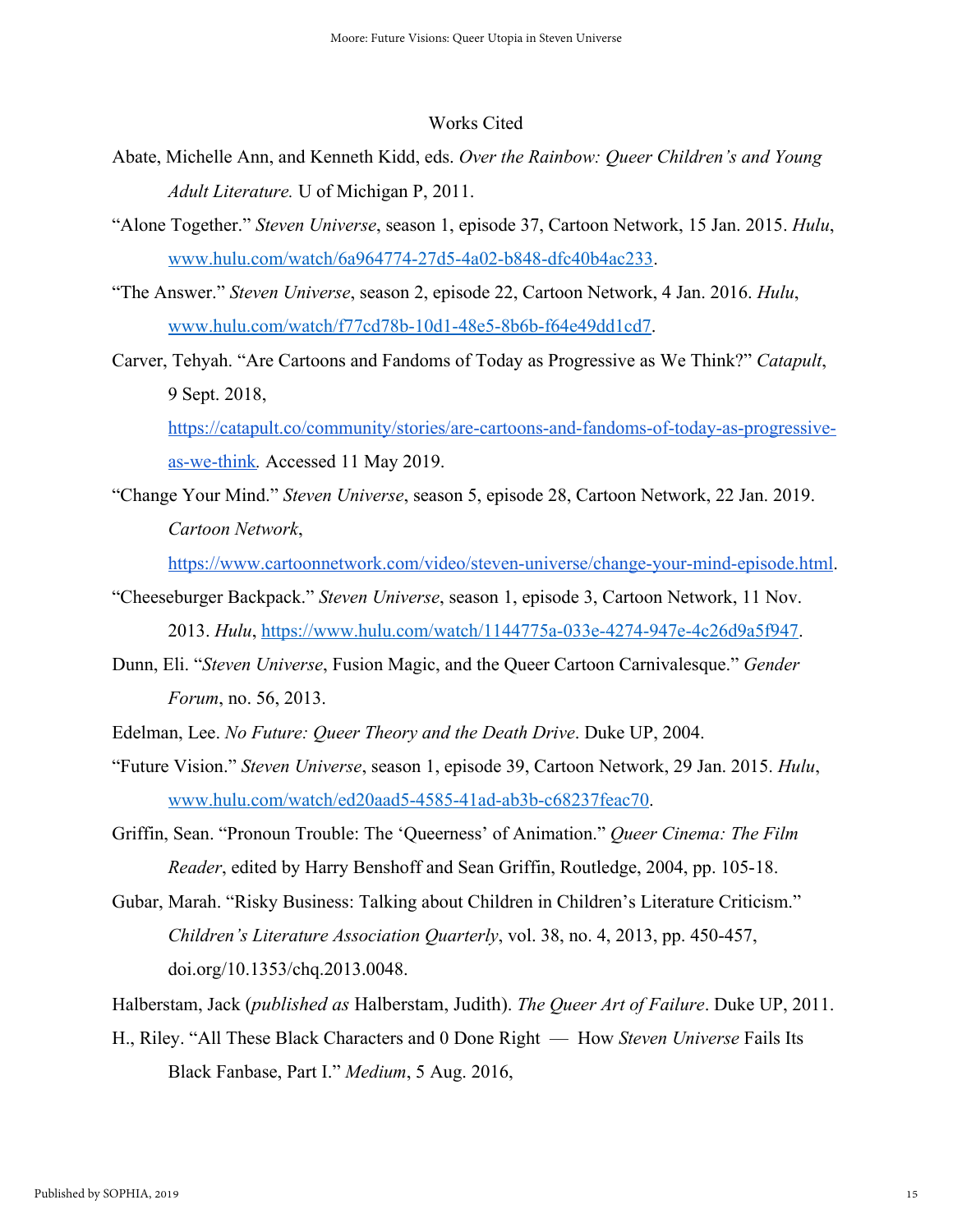[https://medium.com/@dtwps/all-these-black-characters-and-0-done-right-how-steven-uni](https://medium.com/@dtwps/all-these-black-characters-and-0-done-right-how-steven-universe-fails-its-black-fanbase-part-i-81e0b0b8c3fe) [verse-fails-its-black-fanbase-part-i-81e0b0b8c3fe.](https://medium.com/@dtwps/all-these-black-characters-and-0-done-right-how-steven-universe-fails-its-black-fanbase-part-i-81e0b0b8c3fe) Accessed 11 May 2019.

- Kidd, Kenneth. "Queer Theory's Child and Children's Literature Studies." *PMLA*, vol. 126, no. 1, 2011, pp. 182-8, [http://dx.doi.org/10.1632/pmla.2011.126.1.182.](http://dx.doi.org/10.1632/pmla.2011.126.1.182)
- Kincaid, James R. *Child-Loving: The Erotic Child and Victorian Culture.* Routledge, 1992.
- Muñoz, José Esteban. *Cruising Utopia: The Then and There of Queer Futurity*. New York UP, 2009.
- "Pool Hopping." *Steven Universe*, season 5, episode 15, Cartoon Network, 23 Apr. 2018. *Cartoon Network*,

[https://www.cartoonnetwork.com/video/steven-universe/pool-hopping-episode.html.](https://www.cartoonnetwork.com/video/steven-universe/pool-hopping-episode.html)

- Ravela, Christian. "*Steven Universe*, Created by Rebecca Sugar (2013-present)." *Queer Studies in Media and Popular Culture*, vol. 2, no. 3, 2017, pp. 389-94, doi:10.1386/qsmpc.2.3.389\_5.
- "Reunited." *Steven Universe*, season 5, episode 23, Cartoon Network, 6 Jul. 2018. *Cartoon Network*, [https://www.cartoonnetwork.com/video/steven-universe/reunited-episode.html.](https://www.cartoonnetwork.com/video/steven-universe/reunited-episode.html)
- "Serious Steven." *Steven Universe*, season 1, episode 8, Cartoon Network, 13 Jan. 2014. *Hulu*, [https://www.hulu.com/watch/26d01743-99db-4c36-b00e-b294ba636440.](https://www.hulu.com/watch/26d01743-99db-4c36-b00e-b294ba636440)
- Stockton, Kathryn Bond. *The Queer Child, or Growing Sideways in the Twentieth Century*. Duke UP, 2009.
- "The Test." *Steven Universe*, season 1, episode 38, Cartoon Network, 22 Jan. 2015. *Hulu*, [https://www.hulu.com/watch/e871bfe0-d3a0-4fff-a0df-5bd662853717.](https://www.hulu.com/watch/e871bfe0-d3a0-4fff-a0df-5bd662853717)
- "Three Gems and a Baby." *Steven Universe*, season 4, episode 10, Cartoon Network, 1 Dec. 2016. *Hulu*, [www.hulu.com/watch/6e62c28e-293c-4565-b9f2-c4be05ad3a80.](http://www.hulu.com/watch/6e62c28e-293c-4565-b9f2-c4be05ad3a80)
- Thurm, Eric. "*Steven Universe* Censorship Undermines Cartoon Network's LGBTQ Progress." *The Guardian*, 12 Jan. 2016,

[https://www.theguardian.com/tv-and-radio/tvandradioblog/2016/jan/12/steven-universe-c](https://www.theguardian.com/tv-and-radio/tvandradioblog/2016/jan/12/steven-universe-censorship-cartoon-networks-lgbtq) [ensorship-cartoon-networks-lgbtq.](https://www.theguardian.com/tv-and-radio/tvandradioblog/2016/jan/12/steven-universe-censorship-cartoon-networks-lgbtq) Accessed 11 May 2019.